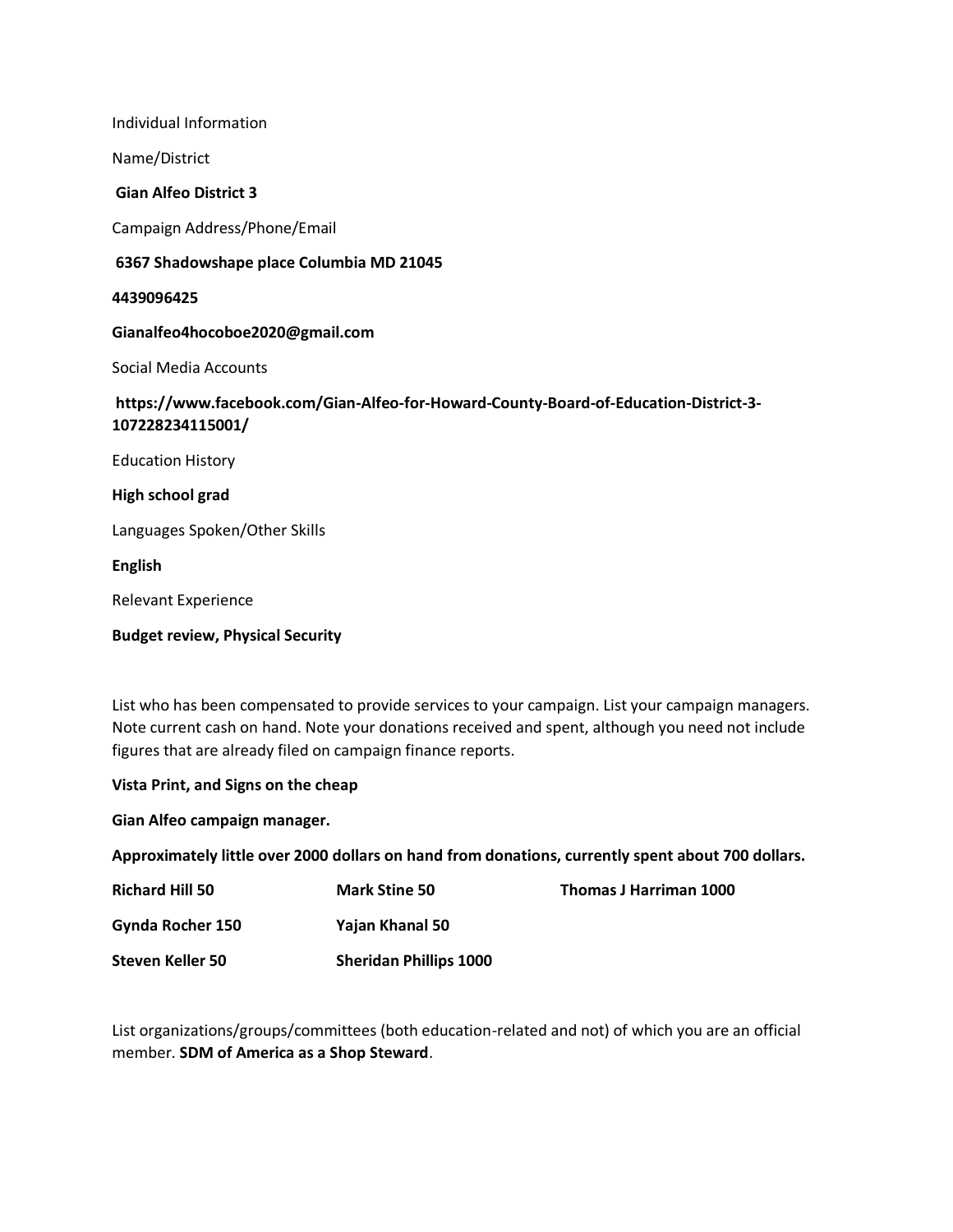### Community Interest / Position Questions

1. Why are you running? Explain why you are qualified to hold this position. Please include your experiences doing volunteer or non-profit work, in Howard County and elsewhere. (Character limit

### please 1200)

**I am running for the Howard County Board of Education because I want District 3 to have a voice at the table. I feel D3 is often ignored in Howard County. I am also appalled with how children with special needs are treated in HCPSS. IEP's and 504's are not being follow and accommodations are blatantly ignored. I was also highly upset by the socio-economic redistricting that took place last year. Howard County can do better. I have been a resident of D3 since 1989 and I am a proud graduate of Oakland Mills High School. I have two children in the in HCPSS. My oldest son is a child with Autism. I have volunteered multiple times through the years are my children's schools, for PTACHC, and am an active member of the Owen Brown community.**

2. Do you believe the Board of Education race should remain non-partisan on the ballot? If so, how is

your campaign remaining non-partisan? (Character limit 1200)

**I believe the BOE should remain non-partisan. The education of children shouldn't be overly political. Politics will always remain in education, but it should be minimalized. My campaign is remaining non-partisan because I am meeting with all groups and all people. I have not turned down an invitation and will not based on politics.**

3. Do you believe the Superintendent's requested budget is too high, too low or just right? If too low,

how much should it be, and what other county budget items should be cut to fund it? If too high what

should be cut from the request? (Character limit 1200)

**I believe the Superintendent's Current Budget Proposal is just a great starting point especially for special education. Howard County should help with the health fund deficient so that money can be redirected to the classroom. We also have too high of an overhead especially at Central Office. We need money in the classroom and not a central office. Do we really need 6 people in charge of Transportation? Should secretaries at Central Office make more than teachers? These are the hard questions we need to look at and answer to solve our budgetary problems.**

4. Over time, the County Council and Board of Education have often disagreed on where responsibility lies regarding addressing overcapacity. There are varying beliefs regarding restricting development and redistricting as tools. How do you suggest the County Council and Board of Education work together to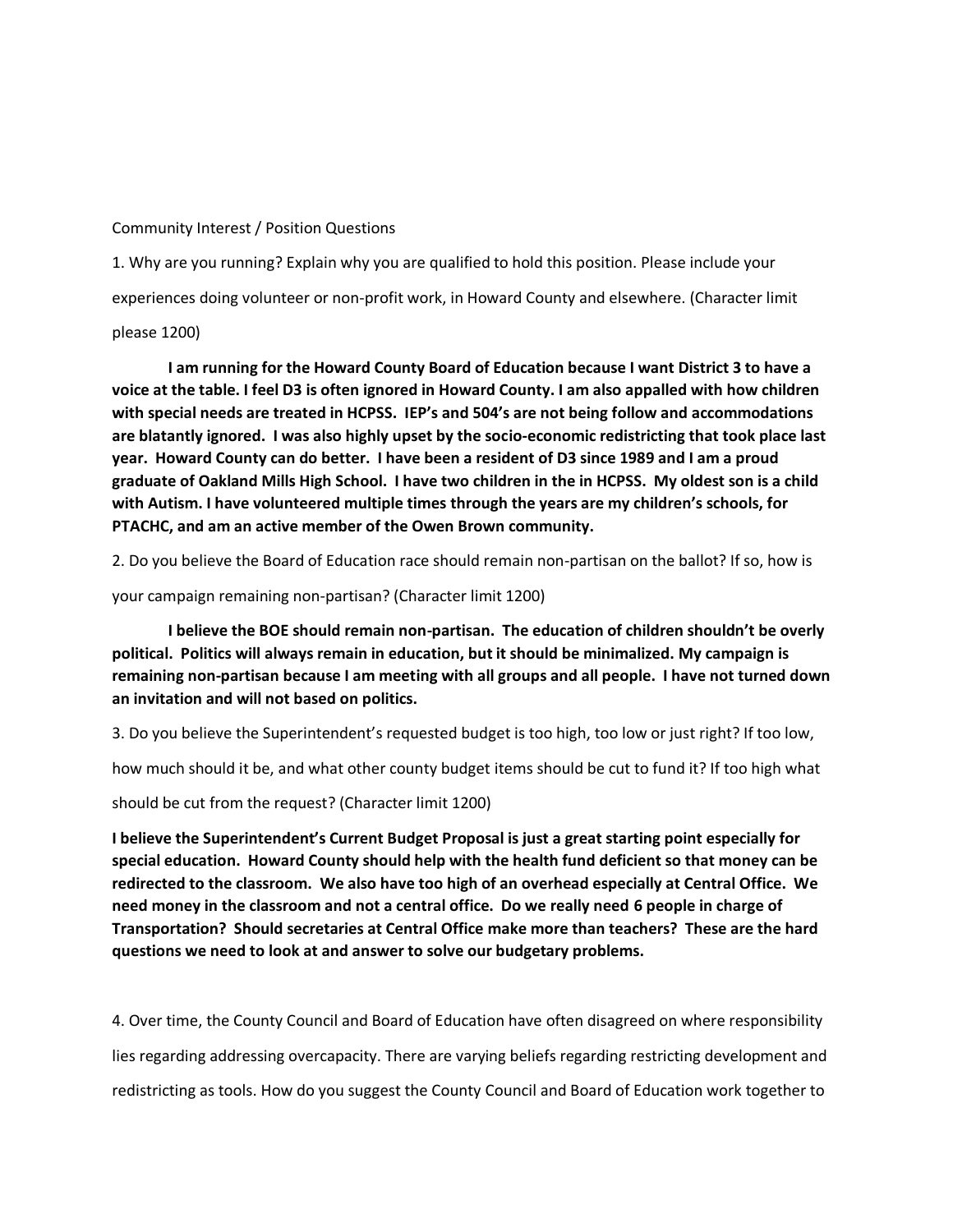address overcapacity issues? (Character limit 1500)

**The BOE and County Counsel need to work together. The County Counsel needs to take responsibility for past decisions that have caused overcrowding. Over development has caused massive overcrowding in many HCPSS schools. They will not allot money for new schools or renovations so the County Counsel needs to stop development until our infrastructure can catch up. Last Fall's redistricting opened many vulnerable communities to more development and that is wrong.**

5. How do you define Equity? Suggest how the HCPSS can better ensure equity. Give specific examples,

including how to accomplish those goals in the budget. (Character limit 1500)

**Equity is offering the same opportunities at all schools. I believe overall most HCPSS schools are equitable in curriculum and the access to it. I will whole hearteningly agree they are not equitable in capacity and the state of the actual buildings. We have massive capacity issues in many schools, and we have building literally falling apart. That is not equitable and that needs to be fixed. We need to focus on maintenance and upgrading current buildings. The Capital Budge needs to be increased and become a priority. We also need more money inside every classroom in Howard County and our Operating Budget needs to reflect that. We especially need this at our highest FARM schools with our most vulnerable children.** 

6. What do you believe Board of Education Members can do to help students achieve their fullest

potential at all levels? Please include in your answer what you believe should be done to close any

achievement gaps, be specific. (Character limit 1500)

**Board of Education members can assure that all Howard County children succeed by ensuring programs, a curriculum, and an access to all opportunities that are available to them. This can be done by increasing money into the classroom, smaller class sizes, and offering safe and clean facilities to them. HCPSS should also be offering free afterschool programs in all schools for homework help, tutoring, and enrichment of our curriculum**.

7. What are three things you feel should be Board priorities in the next one to three years? (Character

limit 1500)

**A. To maintain, clean, and renovated our facilities especially those hit hardest by deferred maintenance**

**B. We need to reign in our budget and focus on putting our money into the classroom and out of central office**

**C. Focusing on neighborhood schools and scaling back the redistricting based on socio-economic measures and redistrict based on capacity only.**

8. Choose a 2020 local Howard County State Bill and evaluate it. (Character limit 1200)

**HoCo 1-20: BOE Redetermination of Geographic Attendance Area**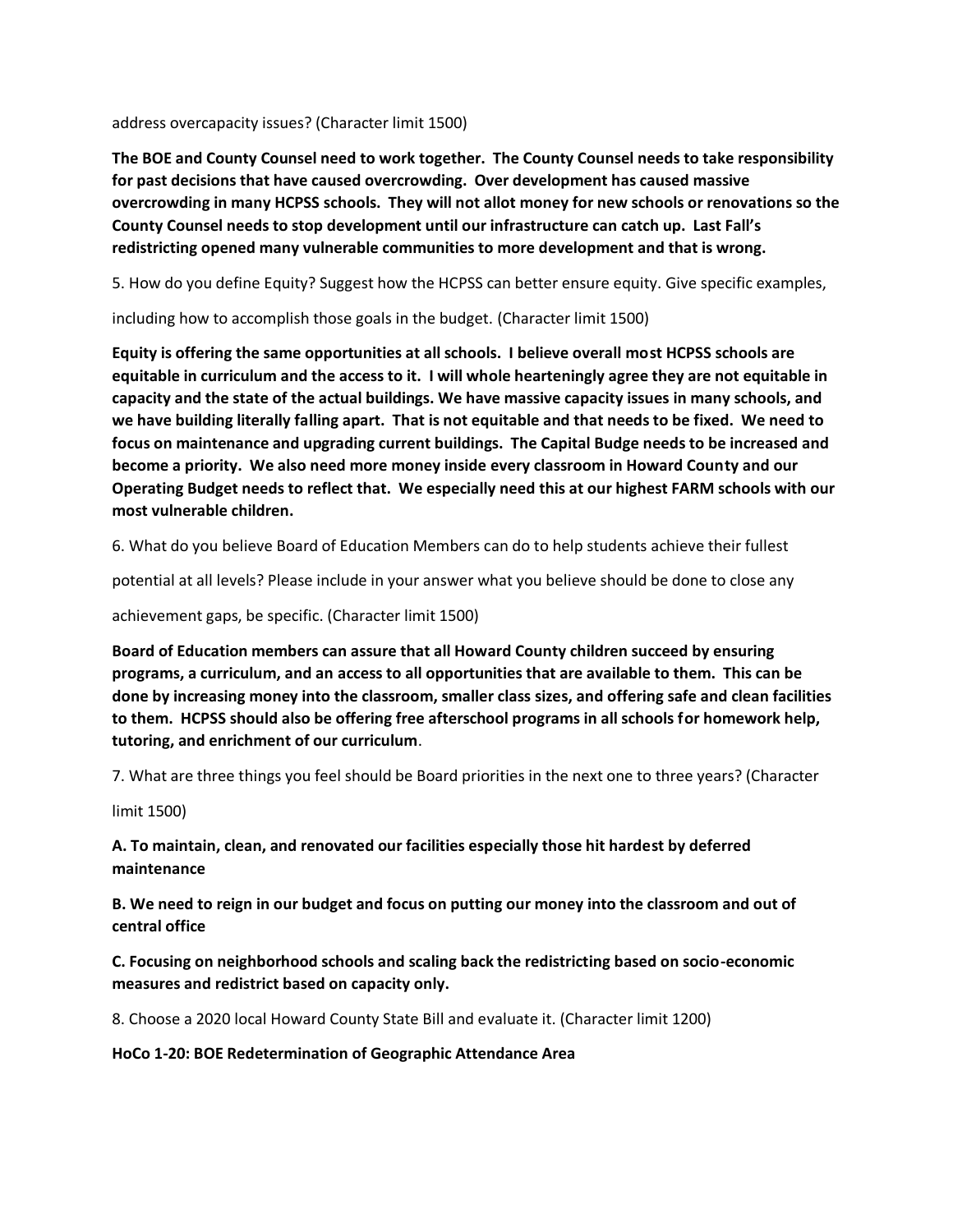**I oppose this as it is written. I am against any laws that would mess around with children's stability and require yearly redistricting. This would put children in flux yearly with no chance of lasting bonds with teachers, administrators, or peers.** 

**I am not against redistricting based on capacity but there does not seem to be a set standard for determining capacity limits. The state and county both calculate capacity differently. I would like to find a way to determine real capacity that is acceptable at the local and state level.**

**This also takes away the Board of Education's prerogative and jurisdiction to decide when and where we need to redistrict and why. It is not the State's or Federal's job to tell a local jurisdiction and governing board how to do the tasks delegated to them. People did not like when the Governor mandated that school had to start after Labor Day because of the same reason: It is not the State's prerogative or their job to tell the local Board of Education has to conduct their business.**

9. How would you as a Board Member, oversee, review and instruct the Superintendent? Give a specific

example of each, where the Board of Education and Superintendent have fallen short, and done well.

(Character limit 1500) .

**I will oversee, review, and instruct the Superintendent in a way to ensure the best interests of Howard County citizens are met. Dr. Martiano has fallen short in many ways from this disastrous redistricting to the current HCPSS shutdown for COVID 19. The children were left out in the cold with no access to learning or our curriculum. Why couldn't HCPSS open CANVAS up for remote learning? We have the technology why aren't we using it? He did great by ensuring our most vulnerable had access to food during the shutdown but all students were ignored in terms of access to the curriculum**

10. With regard to school redistricting, what do you believe are the three top priorities, in order, that

should be considered as reasons to redistrict, or be goals of redistricting? How would you suggest

those goals be met? What do you believe was done right and done wrong in the most recent

redistricting? (Character limit 1500)

**The goals of redistricting should be to relieve overcrowding and for capacity. The goals should be to relieve overcrowding but to keep communities together to the best of our ability. The previous redistricting was not done correctly. The community was ignored and ripped apart and an illogical plan developed on the fly by Jen Mallo was pushed through with no vetting and blinding community members. Redistricting should only be done to relieve overcrowding and when a new school opens period.**

11. Do you believe the HCPSS is serving the needs of the Special Education community? If not, what needs

to be changed? Do you believe there is enough funding for Special Education in the current HCPSS